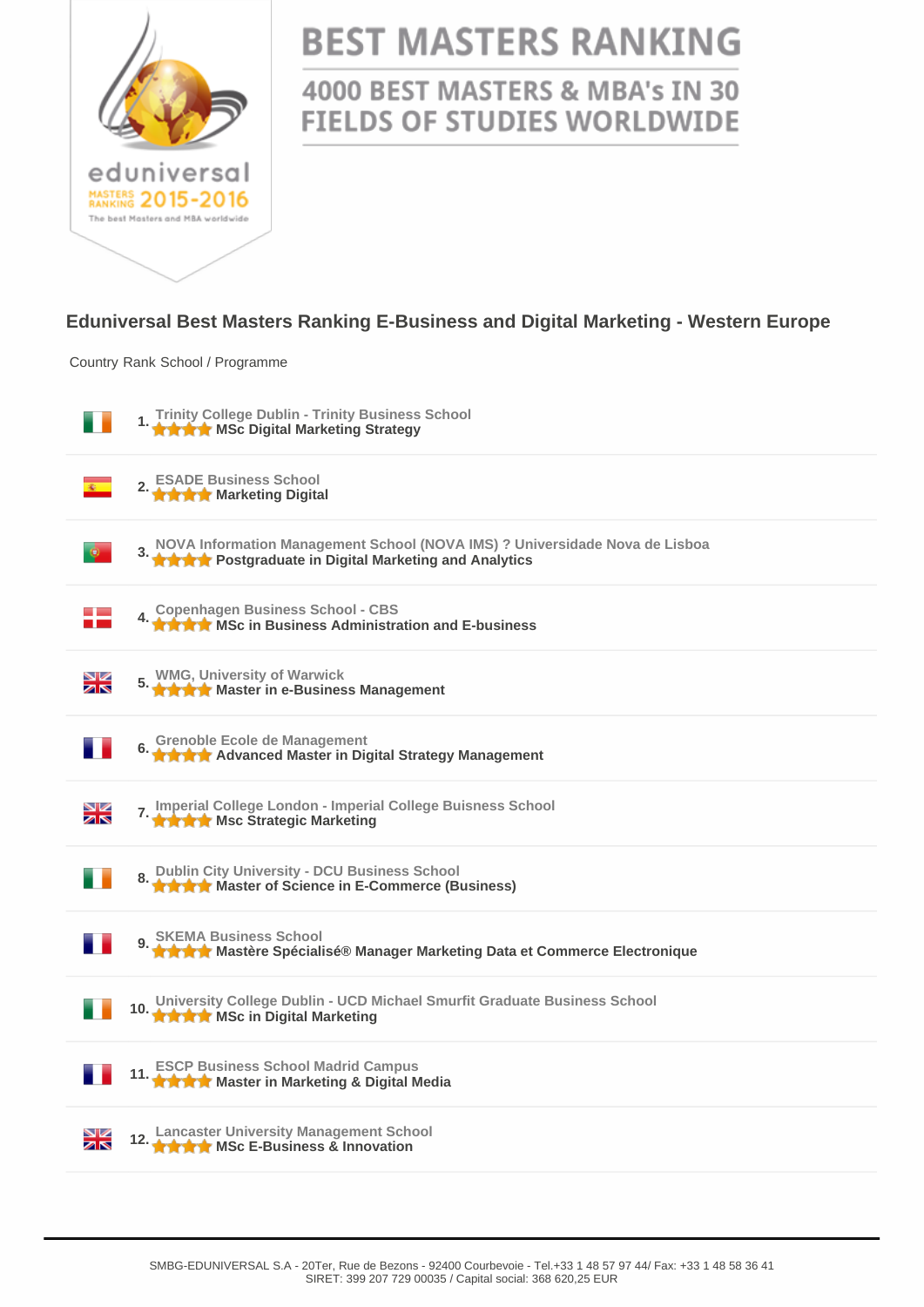|                                                                                                                          | <b>BEST MASTERS RANKING</b><br>4000 BEST MASTERS & MBA's IN 30<br><b>FIELDS OF STUDIES WORLDWIDE</b> |  |
|--------------------------------------------------------------------------------------------------------------------------|------------------------------------------------------------------------------------------------------|--|
| eduniversal<br>MASTERS 2015-2016<br>The best Masters and MBA worldwide                                                   |                                                                                                      |  |
| 13. Institut Leonard de Vinci<br>13. A A MBA Marketing digital et Commerce sur Internet #MBAMCI                          |                                                                                                      |  |
| 14. Porto Business School - University of Porto<br>14. A A A Pós-Graduação em Digital Business                           |                                                                                                      |  |
| 15. emlyon business school<br>15. A A MSc in Digital Marketing and Data Science                                          |                                                                                                      |  |
| 16. LUISS Business School<br>16. LUISS Business School<br>16. LUISS Business School                                      |                                                                                                      |  |
| 17. Athens University of Economics and Business (AUEB)<br>17. A A A MSc in Management Science and Technology (Full Time) |                                                                                                      |  |
| 18. KEDGE Business School<br>18. A A M MSc Digital Marketing & Sales                                                     |                                                                                                      |  |
| 19. UPF Barcelona School of Management<br>19. A A A Master in Digital Marketing                                          |                                                                                                      |  |
| 20. OBS Business School<br>20. A A Máster en Marketing Digital y Comercio Electrónico                                    |                                                                                                      |  |
| 21. University of Reading<br><b>A A MSC Marketing (Digital Marketing)</b><br>XK                                          |                                                                                                      |  |
| 22. Audencia<br>22. Audencia Mastère Spécialisé® Stratégies Digitales et Data Marketing (MS SDIDAM)                      |                                                                                                      |  |
| 23. EADA Business School Barcelona<br>23. A A Digital Marketing & eCommerce                                              |                                                                                                      |  |
| 24. EFAP<br>24. THE MBA Spécialisé Digital Marketing & Business                                                          |                                                                                                      |  |
| 25. Ramon Llull University - La Salle Campus Barcelona<br>25. A A Postgrado en Marketing Digital                         |                                                                                                      |  |
| 26. Dublin City University - DCU Business School<br>26. A Master of Science in Digital Marketing                         |                                                                                                      |  |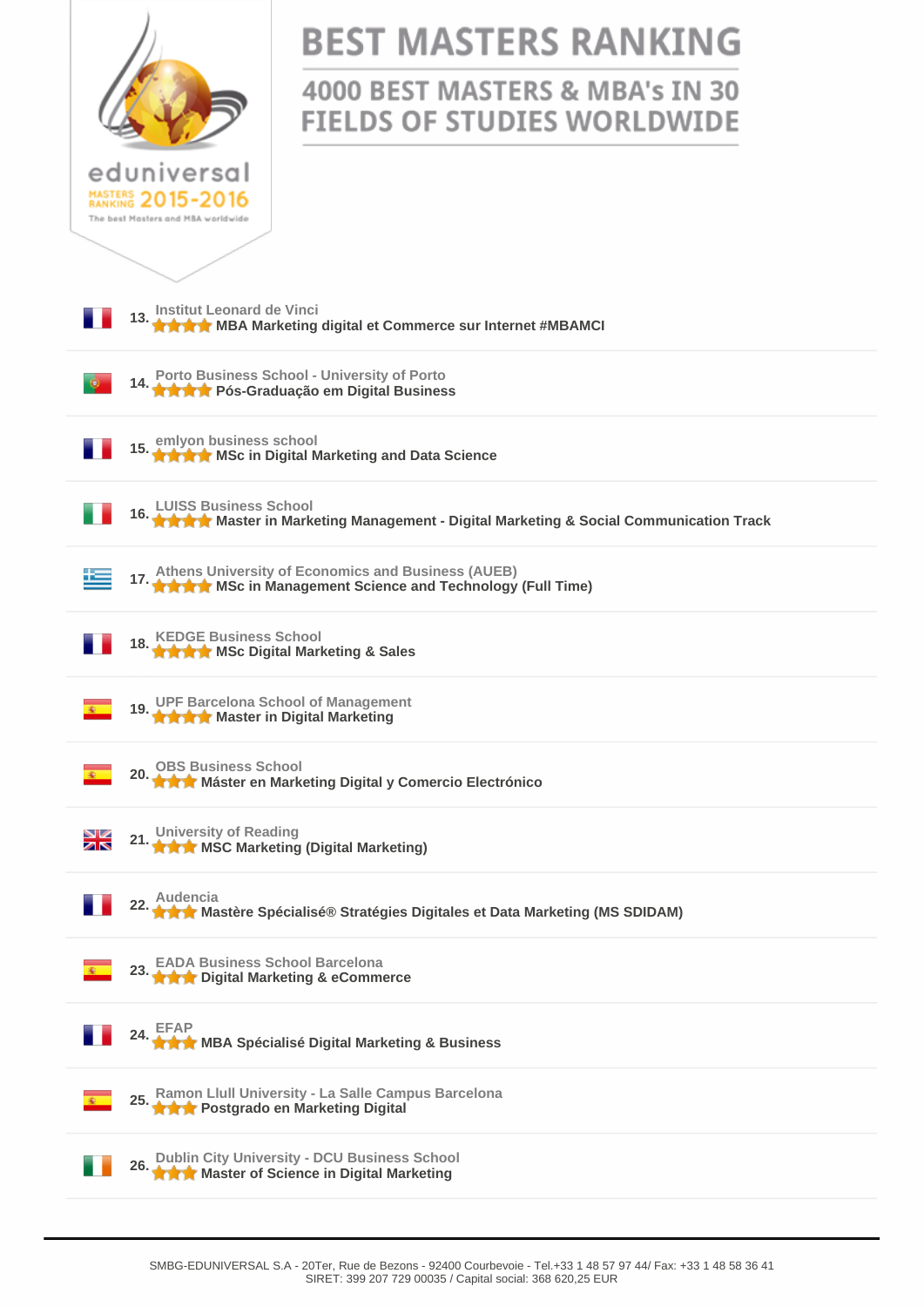|                                                                                                                                                                                                                                                                                                                      | <b>BEST MASTERS RANKING</b>                                           |  |
|----------------------------------------------------------------------------------------------------------------------------------------------------------------------------------------------------------------------------------------------------------------------------------------------------------------------|-----------------------------------------------------------------------|--|
|                                                                                                                                                                                                                                                                                                                      | 4000 BEST MASTERS & MBA's IN 30<br><b>FIELDS OF STUDIES WORLDWIDE</b> |  |
| eduniversal<br>MASTERS 2015-2016<br>The best Masters and MBA worldwide                                                                                                                                                                                                                                               |                                                                       |  |
|                                                                                                                                                                                                                                                                                                                      |                                                                       |  |
| 27. Jönköping University<br><b>THE MSc Digital Business</b>                                                                                                                                                                                                                                                          |                                                                       |  |
| <b>Vlerick Business School</b><br>★★★ Master Marketing & Digital Transformation                                                                                                                                                                                                                                      |                                                                       |  |
| ESMT - European School of Management and Technology<br>★★★ Master in Management - Specialization Global & Digital Strategy                                                                                                                                                                                           |                                                                       |  |
| <b>Studialis-Galileo Global Education France - MBA ESG</b><br><b>THE MBA E-Business</b>                                                                                                                                                                                                                              |                                                                       |  |
| University of Amsterdam<br><b>★★★</b> MSc in Business Administration - Digital Business Track                                                                                                                                                                                                                        |                                                                       |  |
| <b>Geneva Business School</b>                                                                                                                                                                                                                                                                                        |                                                                       |  |
| Newcastle University - Newcastle University Business School<br>◥<br><b>THE MSc E-Business</b><br>↗↖                                                                                                                                                                                                                  |                                                                       |  |
| 34. Oxford Brookes University - Faculty of Business<br>◥◪<br><b>THE MSc in eBusiness</b><br>↗↖                                                                                                                                                                                                                       |                                                                       |  |
| 35. Universidad Complutense de Madrid - Facultad de Comercio y Turismo<br>★★★ Master en Comercio Electrónico                                                                                                                                                                                                         |                                                                       |  |
| IQS School of Management - Ramon Llull University<br>36. <b>A Reading Set All And State State State State State State State State State State State State State State State State State State State State State State State State State State State State State State State State Sta</b><br><b>Sales Management</b> |                                                                       |  |
| 37. University College Cork - Cork University Business School<br><b>★★★</b> Design and Development of Digital Business                                                                                                                                                                                               |                                                                       |  |
| <b>University of Strathclyde</b><br>◛<br>↗↖<br><b>★★★</b> MSc in Digital Marketing Management (DMM)                                                                                                                                                                                                                  |                                                                       |  |
| School of Sociology and Public Policy, Iscte - Instituto Universitário de Lisboa<br>39. <b>A A A</b> Mestrado em Comunicação, Cultura e Tecnologias da Informação (MCCTI) especialização: Internet e<br>comunicação em rede                                                                                          |                                                                       |  |
| Goethe UniversitA¤t Frankfurt Am Main<br><b>★★★</b> Master of Digital Transformation Management                                                                                                                                                                                                                      |                                                                       |  |
|                                                                                                                                                                                                                                                                                                                      |                                                                       |  |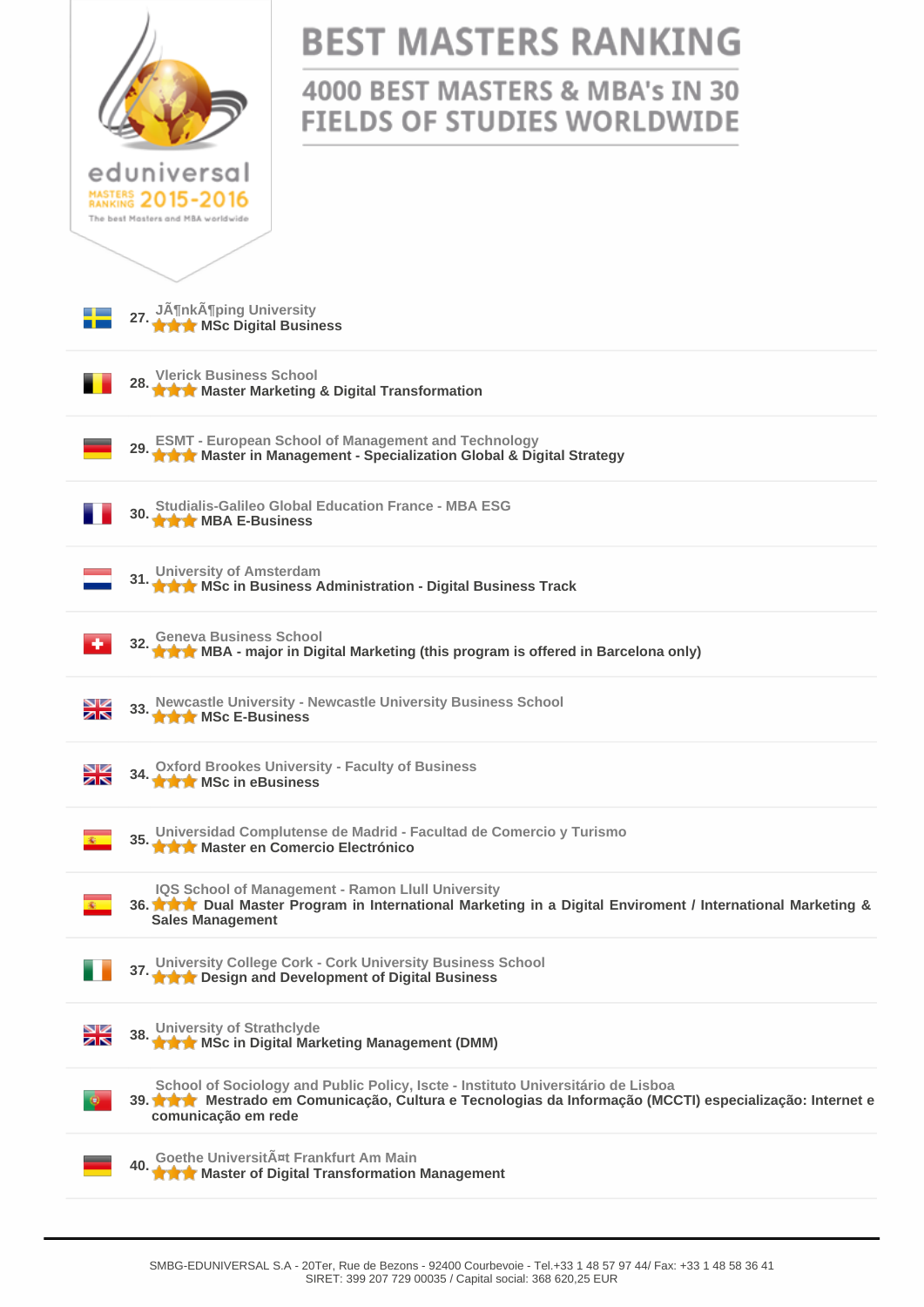

# **BEST MASTERS RANKING**

## 4000 BEST MASTERS & MBA's IN 30 **FIELDS OF STUDIES WORLDWIDE**

**41. [Université Paris-Est Créteil - UFR d'Administration et échanges internationaux](http://www.best-masters.com/ranking-master-e-business-and-digital-marketing-in-western-europe/master-commerce-lectronique-universit-paris-est-cr-teil-ufr-d-administration-et-changes-internationaux.html) [Master Commerce Électronique](http://www.best-masters.com/ranking-master-e-business-and-digital-marketing-in-western-europe/master-commerce-lectronique-universit-paris-est-cr-teil-ufr-d-administration-et-changes-internationaux.html) 42. [Manchester Metropolitan University - Business School](http://www.best-masters.com/ranking-master-e-business-and-digital-marketing-in-western-europe/msc-digital-marketing-manchester-metropolitan-university-business-school.html)  42.** Manchester Motopolite N¥ **43. [INSEEC U.](http://www.best-masters.com/ranking-master-e-business-and-digital-marketing-in-western-europe/msc2-marketing-digital-e-business-inseec-u.html) [MSc2 Marketing Digital & E-business](http://www.best-masters.com/ranking-master-e-business-and-digital-marketing-in-western-europe/msc2-marketing-digital-e-business-inseec-u.html) 44. [University of Southern Denmark](http://www.best-masters.com/ranking-master-e-business-and-digital-marketing-in-western-europe/msc-in-economics-and-business-administration-marketing-social-media-and-digitalization-university-of-southern-denmark.html)  [MSc in Economics and Business Administration - Marketing, Social Media, and Digitalization](http://www.best-masters.com/ranking-master-e-business-and-digital-marketing-in-western-europe/msc-in-economics-and-business-administration-marketing-social-media-and-digitalization-university-of-southern-denmark.html) 45. [Dublin Institute of Technology - College of Business, School of Marketing](http://www.best-masters.com/ranking-master-e-business-and-digital-marketing-in-western-europe/msc-in-digital-marketing-analytics-dublin-institute-of-technology-college-of-business-school-of-marketing.html) [MSc in Digital Marketing & Analytics](http://www.best-masters.com/ranking-master-e-business-and-digital-marketing-in-western-europe/msc-in-digital-marketing-analytics-dublin-institute-of-technology-college-of-business-school-of-marketing.html) 46. [Nottingham Trent University](http://www.best-masters.com/ranking-master-e-business-and-digital-marketing-in-western-europe/msc-digital-marketing-nottingham-trent-university.html) [MSc Digital Marketing](http://www.best-masters.com/ranking-master-e-business-and-digital-marketing-in-western-europe/msc-digital-marketing-nottingham-trent-university.html)** ⊁≼ **47. [OBS Business School](http://www.best-masters.com/ranking-master-e-business-and-digital-marketing-in-western-europe/m-ster-en-transformaci-n-digital-y-desarrollo-de-negocio-obs-business-school.html)  [Máster en Transformación Digital y Desarrollo de Negocio](http://www.best-masters.com/ranking-master-e-business-and-digital-marketing-in-western-europe/m-ster-en-transformaci-n-digital-y-desarrollo-de-negocio-obs-business-school.html) 48. [Coventry University](http://www.best-masters.com/ranking-master-e-business-and-digital-marketing-in-western-europe/digital-marketing-management-ma-coventry-university.html) [Digital Marketing Management MA](http://www.best-masters.com/ranking-master-e-business-and-digital-marketing-in-western-europe/digital-marketing-management-ma-coventry-university.html)** ≱≼ **49. [EU Business School](http://www.best-masters.com/ranking-master-e-business-and-digital-marketing-in-western-europe/mba-with-a-major-in-digital-business-eu-business-school.html) [MBA with a Major in Digital Business](http://www.best-masters.com/ranking-master-e-business-and-digital-marketing-in-western-europe/mba-with-a-major-in-digital-business-eu-business-school.html) 50. [VU University Amsterdam - Faculty of Economics and Business Administration](http://www.best-masters.com/ranking-master-e-business-and-digital-marketing-in-western-europe/mba-digital-business-innovation-vu-university-amsterdam-faculty-of-economics-and-business-administration.html) [MBA Digital Business & Innovation](http://www.best-masters.com/ranking-master-e-business-and-digital-marketing-in-western-europe/mba-digital-business-innovation-vu-university-amsterdam-faculty-of-economics-and-business-administration.html)**<br> **MBA Digital Business & Innovation 51. [ESIC Business & Marketing School](http://www.best-masters.com/ranking-master-e-business-and-digital-marketing-in-western-europe/m-ster-de-marketing-digital-esic-business-marketing-school.html) [Máster de Marketing Digital](http://www.best-masters.com/ranking-master-e-business-and-digital-marketing-in-western-europe/m-ster-de-marketing-digital-esic-business-marketing-school.html) 52. [Georg-August Universität Göttingen Faculty of Business and Economics](http://www.best-masters.com/ranking-master-e-business-and-digital-marketing-in-western-europe/msc-marketing-and-e-business-georg-august-universit-t-g-ttingen-faculty-of-business-and-economics.html) [MSc Marketing and E-Business](http://www.best-masters.com/ranking-master-e-business-and-digital-marketing-in-western-europe/msc-marketing-and-e-business-georg-august-universit-t-g-ttingen-faculty-of-business-and-economics.html) 53. [Middlesex University London](http://www.best-masters.com/ranking-master-e-business-and-digital-marketing-in-western-europe/digital-marketing-msc-pgdip-pgcert-middlesex-university-london.html) [Digital Marketing MSc/PGDip/PGCert](http://www.best-masters.com/ranking-master-e-business-and-digital-marketing-in-western-europe/digital-marketing-msc-pgdip-pgcert-middlesex-university-london.html)** XK **54. [FH München University](http://www.best-masters.com/ranking-master-e-business-and-digital-marketing-in-western-europe/master-business-entrepreneurship-and-digital-technology-management-fh-m-uuml-nchen-university.html) [Master Business Entrepreneurship and Digital Technology Management](http://www.best-masters.com/ranking-master-e-business-and-digital-marketing-in-western-europe/master-business-entrepreneurship-and-digital-technology-management-fh-m-uuml-nchen-university.html)**